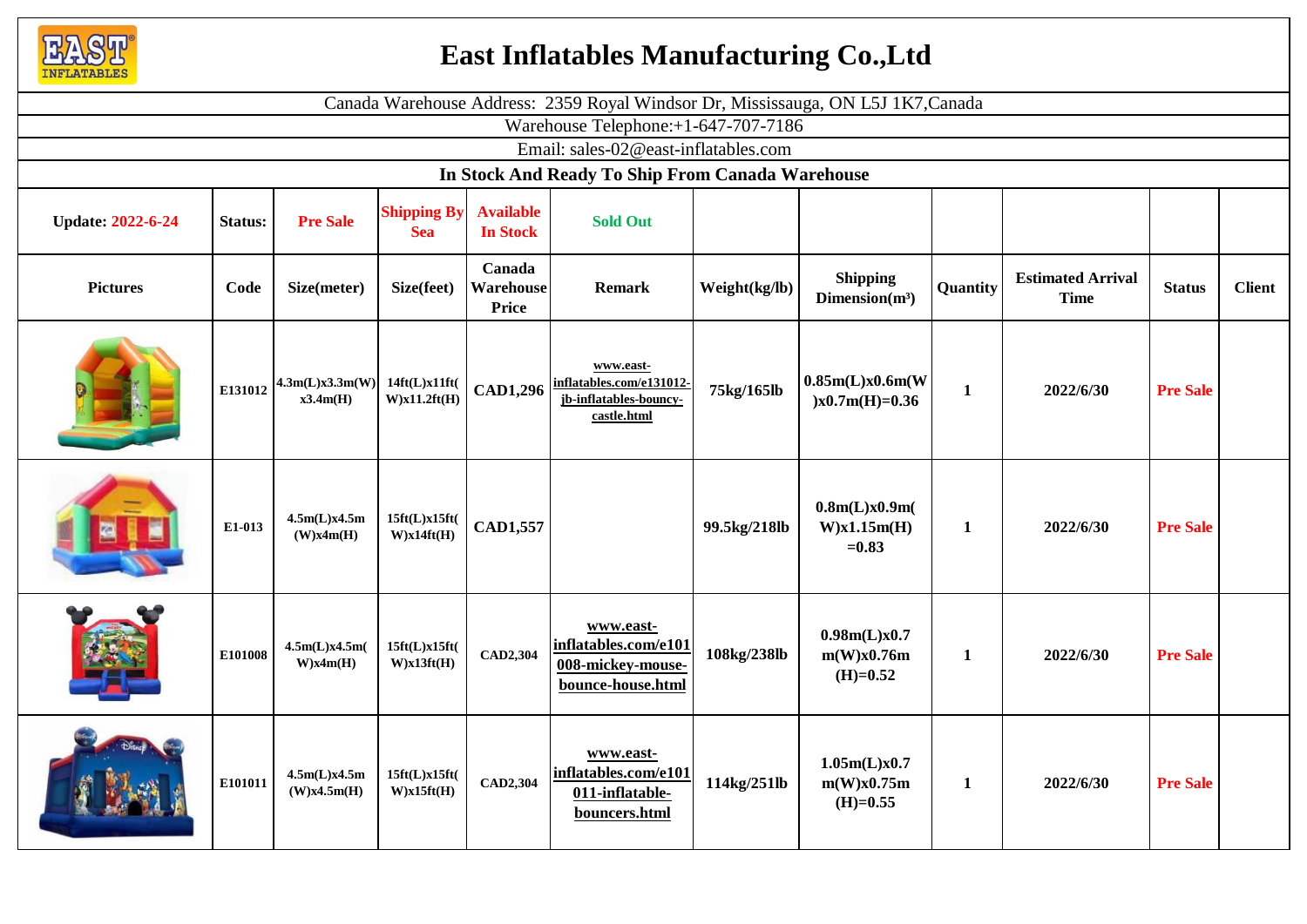|                       | E101038 | 3.5m(L)x3.5m(W)<br>x4m(H)   | 11ft(L)x11ft(<br>W)x13ft(H) | <b>CAD 1,440</b> | www.east-<br>inflatables.com/e101038-<br>mini-bounce-house.html                 | 85kg/187lb  | 0.9m(L)x0.8m(W)<br>$x0.75m(H)=0.54$     | $\mathbf{1}$ | 2022/6/30 | <b>Pre Sale</b> |  |
|-----------------------|---------|-----------------------------|-----------------------------|------------------|---------------------------------------------------------------------------------|-------------|-----------------------------------------|--------------|-----------|-----------------|--|
|                       | E101015 | 4.5m(L)x4.5m(W)<br>x4.5m(H) | 15ft(L)x15ft(<br>W)x15ft(H) | <b>CAD 2,304</b> | www.east-<br>inflatables.com/e101015-<br>princess-bounce-<br>house.html         | 110kg/243lb | 1.1m(L)x0.65<br>m(W)x0.6m(<br>$H)=0.4$  | $\mathbf{1}$ | 2022/6/30 | Pre Sale        |  |
| <b>ART PANEL HERE</b> | E101047 | 4.5m(L)x4.5m(W)<br>x4m(H)   | 15ft(L)x15ft(<br>W)x13ft(H) | <b>CAD 1,602</b> | www.east-<br>inflatables.com/e101047-<br>15x15-bounce-<br>house.html            | 94kg/207lb  | 0.9m(L)x0.73m(W)<br>$)x0.73m(H)=0.48$   | $\mathbf{1}$ | 2022/6/30 | <b>Pre Sale</b> |  |
|                       | E102002 | 6m(L)x4m(W)x4<br>m(H)       | 20ft(L)x13ft(<br>W)x13ft(H) | <b>CAD 2,700</b> | www.east-<br>inflatables.com/e102002-<br>pink-bounce-house.html                 | 110kg/243lb | 1.1m(L)x0.75m(W)<br>$)x0.75m(H)=0.62$   | $\mathbf{1}$ | 2022/6/30 | <b>Pre Sale</b> |  |
|                       | E102023 | 5.5m(L)x4.5m(<br>W)x4m(H)   | 18ft(L)x15ft(<br>W)x13ft(H) | CAD2,916         | www.east-<br>inflatables.com/e102023-<br>justice-league-jumping-<br>castle.html | 148kg/326lb | 0.86m(L)x0.8<br>m(W)x1.2m(<br>$H)=0.83$ | $\mathbf{1}$ | 2022/6/30 | <b>Pre Sale</b> |  |
|                       | E102028 | 5.5m(L)x4.5m(<br>W)x4m(H)   | 18ft(L)x15ft(<br>W)x13ft(H) | CAD2,916         | www.east-<br>inflatables.com/e102028-<br>frozen-bounce-<br>house.html           | 148kg/326lb | 1.1m(L)x0.8<br>m(W)x0.88m<br>$(H)=0.78$ | $\mathbf{1}$ | 2022/6/30 | <b>Pre Sale</b> |  |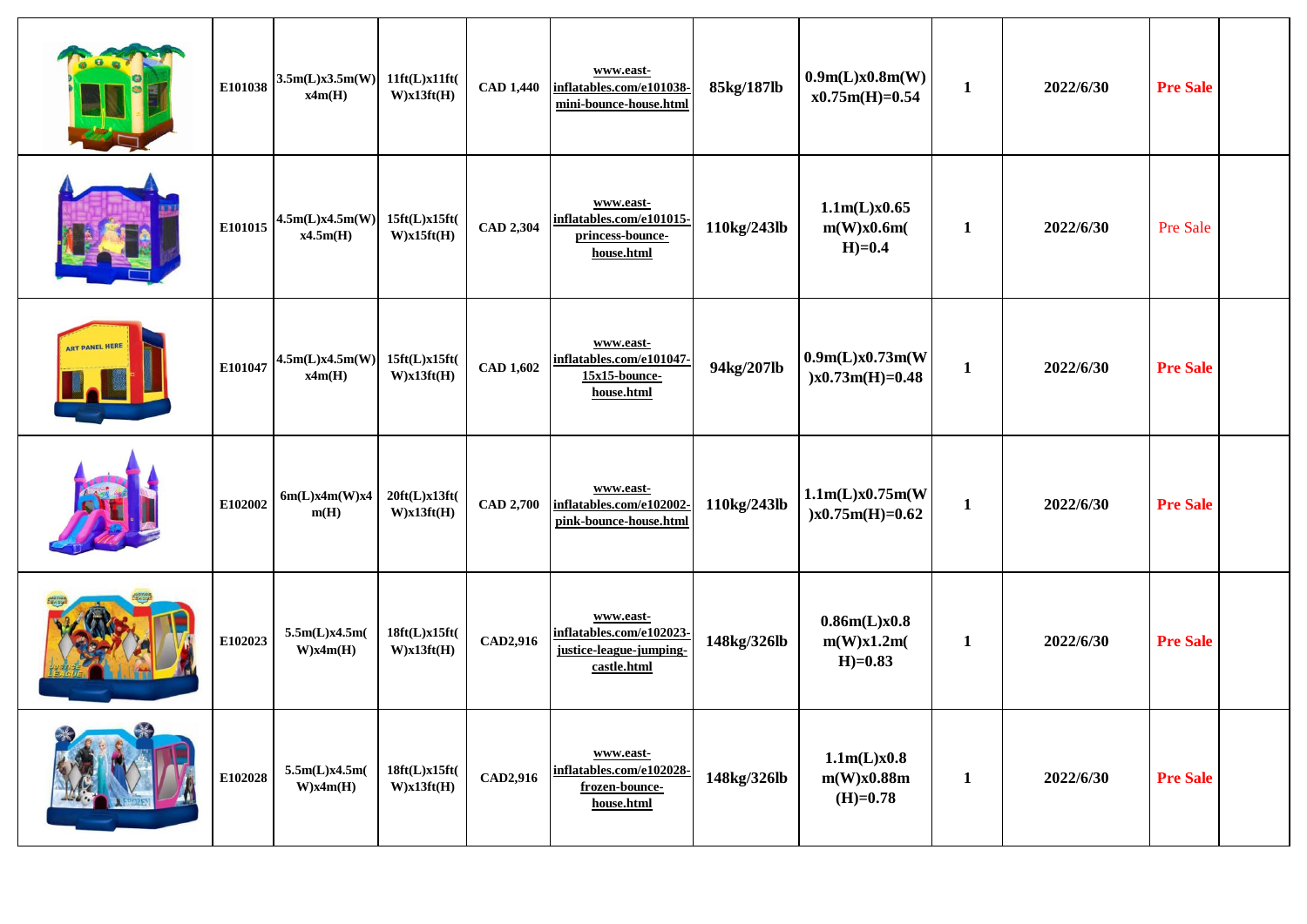|                | E102045 | 6.5m(L)x4m(W)<br>x4m(H)                 | 21ft(L)x13ft(<br>W)x13ft(H) | CAD2,772         | www.east-<br>inflatables.com/e102<br>045-bounce-house-<br>slide.html            | 98kg/216lb    | 0.82m(L)x0.7<br>4m(W)x0.57<br>$m(H)=0.35$    | $\mathbf{1}$ | 2022/6/30 | <b>Pre Sale</b> |                          |
|----------------|---------|-----------------------------------------|-----------------------------|------------------|---------------------------------------------------------------------------------|---------------|----------------------------------------------|--------------|-----------|-----------------|--------------------------|
|                | E102048 | 5.2m(L)x5.2m(<br>$W$ )x5.2m(H)          | 17ft(L)x17ft(<br>W)x17ft(H) | <b>CAD3,240</b>  | www.east-<br>inflatables.com/e102048-<br>dinosaur-inflatables-<br>bouncers.html | 156kg/343lb   | 0.8m(L)x<br>0.92m<br>(W)x1.25<br>$m(H)=0.92$ | $\mathbf{1}$ | 2022/6/30 | <b>Pre Sale</b> |                          |
|                | E102053 | 6m(L)x4m(W)x4<br>m(H)                   | 20ft(L)x13ft(<br>W)x13ft(H) | <b>CAD 2,304</b> | www.east-<br>inflatables.com/e102053-<br>kids-jumping-<br>castle.html           | 107.5kg/237lb | 0.79m(L)x0.82m(<br>$W$ )x $0.9m(H)=0.58$     | $\mathbf{1}$ | 2022/6/30 | <b>Pre Sale</b> |                          |
|                | E102054 | 5.5m(L)x4.5m(<br>W)x4m(H)               | 18ft(L)x15ft(<br>W)x13ft(H) | <b>CAD2,538</b>  | www.east-<br>inflatables.com/e102<br>054-bouncy-castle-<br>with-slide.html      | 107.5kg/237lb | 1.05m(L)x1.0<br>5m(W)x0.8<br>$m(H)=0.88$     | 1            | 2022/6/30 | <b>Pre Sale</b> |                          |
| <b>COLLEGE</b> | E102059 | 9m(L)x3.5m(W)<br>x4m(H)                 | 30ft(L)x11ft(<br>W)x13ft(H) | <b>CAD2,772</b>  | www.east-<br>inflatables.com/e102<br>059-bounce-house-<br>with-pool.html        | 116kg/255lb   | 1.05m(L)x0.9m(<br>$W$ )x $0.6m(H)$ =<br>0.56 | $\mathbf{1}$ | 2022/6/30 | <b>Pre Sale</b> |                          |
|                |         | E104018 $ 8.5m(L)x3.5m(W) $<br>x4.5m(H) | 28ft(L)x11ft(<br>W)x15ft(H) | <b>CAD 3,240</b> | www.east-<br>inflatables.com/e104018-<br>giant-water-slide.html                 | 153kg/337lb   | 1.23m(L)x0.95m(<br>$W$ )x $0.95m(H)=1.1$     | $\mathbf{1}$ | 2022/6/30 | <b>Sold Out</b> | Andrea<br><b>Plouffe</b> |